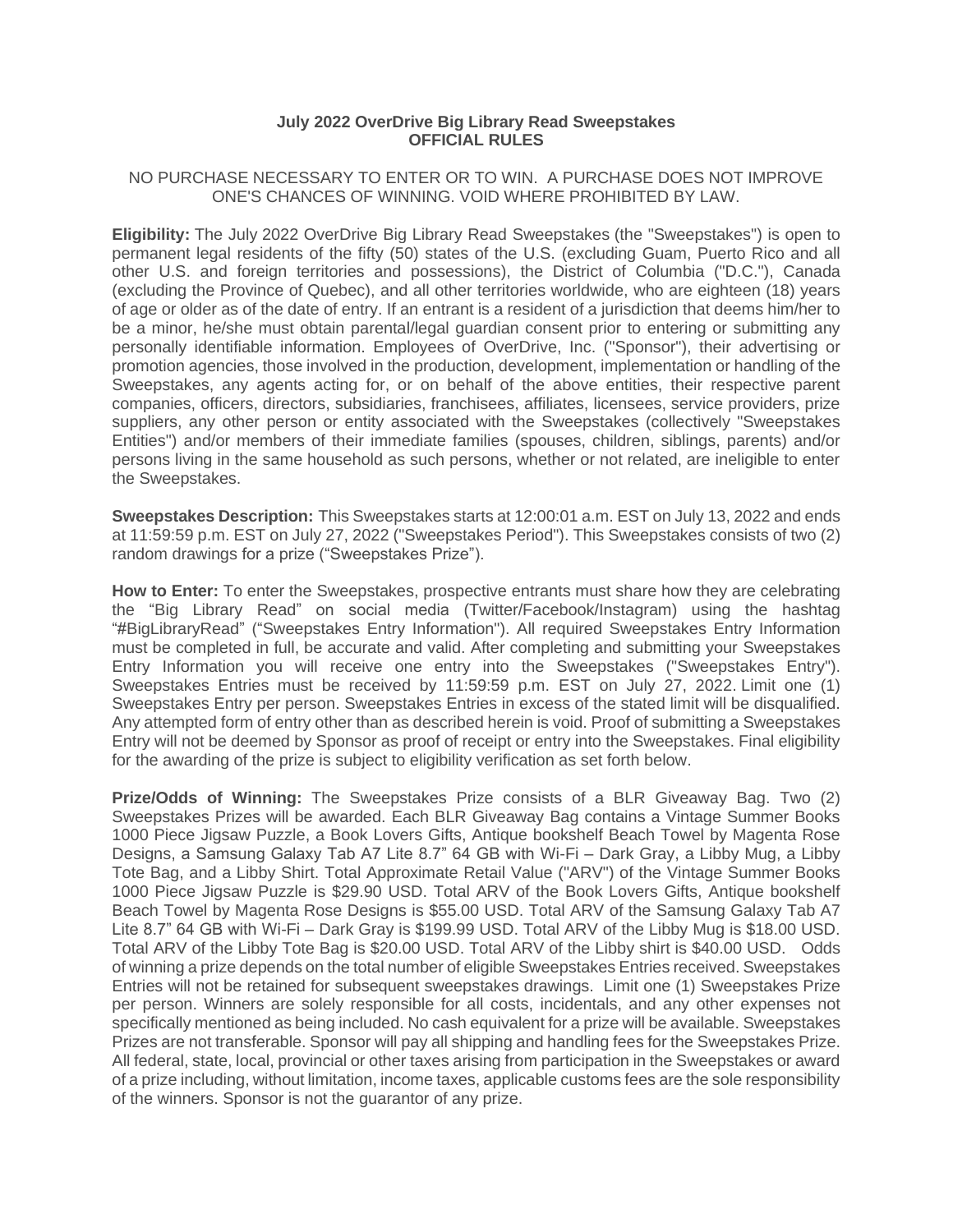**Drawing and Notification of Winner:** The potential winners of the Sweepstakes will be randomly selected by the Sponsor in Cleveland, OH from among all eligible Sweepstakes Entries received in a drawing held on or about the next business day after the end date of the Sweepstakes Period. If a Canadian resident is selected as a potential winner, he/she must correctly answer a time-based mathematical skill-testing question administered during a phone call to be eligible for a prize. Potential winners (or, if a resident of a jurisdiction that deems him/her to be a minor, his/her parent or legal guardian) will be notified by direct message at the social media address provided on his/her Sweepstakes Entry within approximately one (1) week of the date his/her name was randomly selected. If a potential winner does not respond to notification of winning within five (5) days, if he/she is found to be ineligible, he/she cannot or does not comply with these Official Rules, his/her prize or prize notification is returned as undeliverable, and/or if Canadian, he/she cannot correctly answer the time-based mathematical skill-testing question such potential winner will be disqualified, and an alternate potential winner may be selected (in Sponsor's sole discretion) from all remaining eligible Sweepstakes Entries received. If a prize winner is a resident of a jurisdiction that deems him/her to be a minor, his/her prize will be awarded in the name of his/her parent/legal guardian.

**General Conditions:** This Sweepstakes is subject to these Official Rules and all federal, state, provincial and local laws and regulations (collectively "Rules and Laws"). By entering this Sweepstakes, entrants agree to waive any right to claim any ambiguity or error in the Official Rules, or the Sweepstakes itself, and agree to be bound by these Official Rules and by all decisions of the Sponsor, whose decisions are binding and final in all respects. By accepting the prize, winner attests to the authenticity of his/her winning Sweepstakes Entry. Unless provided otherwise by Sponsor's privacy policy, located at http://company.overdrive.com/privacy-policy/, and where permitted by law, participation and acceptance of the prize constitutes permission for Sponsor and Sweepstakes Entities to use such winner's first name, last initial, address (city and state), photo, likeness, biographical information, statement and voice for advertising/publicity purposes worldwide and in all forms of media, in perpetuity, without further notice to or compensation in connection with said Sweepstakes, and Sponsor has the right to modify, edit, adapt, electronically alter, use, assign and/or dispose of such Sweepstakes Entries it sees fit and without any notice or compensation to entrant or any third parties. Any person attempting to defraud or tamper with the Sweepstakes will be subject to prosecution and is thereby ineligible. If, for any reason, the Sweepstakes is not capable of running as originally planned, Sponsor reserves the right to cancel, suspend or modify the Sweepstakes or any portion(s) thereof. In case of a dispute over the identity of an entrant who submitted a winning Sweepstakes Entry, the authorized account holder of the email address associated with that Sweepstakes Entry will be deemed the entrant. The "authorized account holder" is deemed the natural person who is assigned to an email address by an Internet access provider, service provider or other online organization that is responsible for assigning email addresses for the domain associated with the submitted email address. Said owner must comply with these Official Rules, be the person who completed the act of entering, and, in Sponsor's sole discretion, may be required to provide proof of ownership of the email account.

**Disclaimers:** Sweepstakes Entries that are entered by other than human means or mass Sweepstakes Entries (such as by an automated computer program or any non-human mechanism, entity, or device), or Sweepstakes Entries that are illegible, late, destroyed, lost, misplaced, stolen, misdirected, tampered with, incomplete, deleted, damaged, or otherwise not in compliance with these Official Rules will be disqualified. By entering the Sweepstakes, entrants agree and acknowledge to be bound by all applicable local, state, provincial and federal Rules and Laws. Entrants waive any rights to claim ambiguity with the Rules and Laws. Sweepstakes Entities shall have no responsibility or liability (including, but not limited to, liability for any property loss, damage, personal injury or death) in connection with: participation in this Sweepstakes (including, but not limited to, human error; incorrect or inaccurate transcription of Sweepstakes Entry Information; acceptance/possession, use/misuse, and/or defects of the prize awarded herein; any technical malfunctions of the telephone